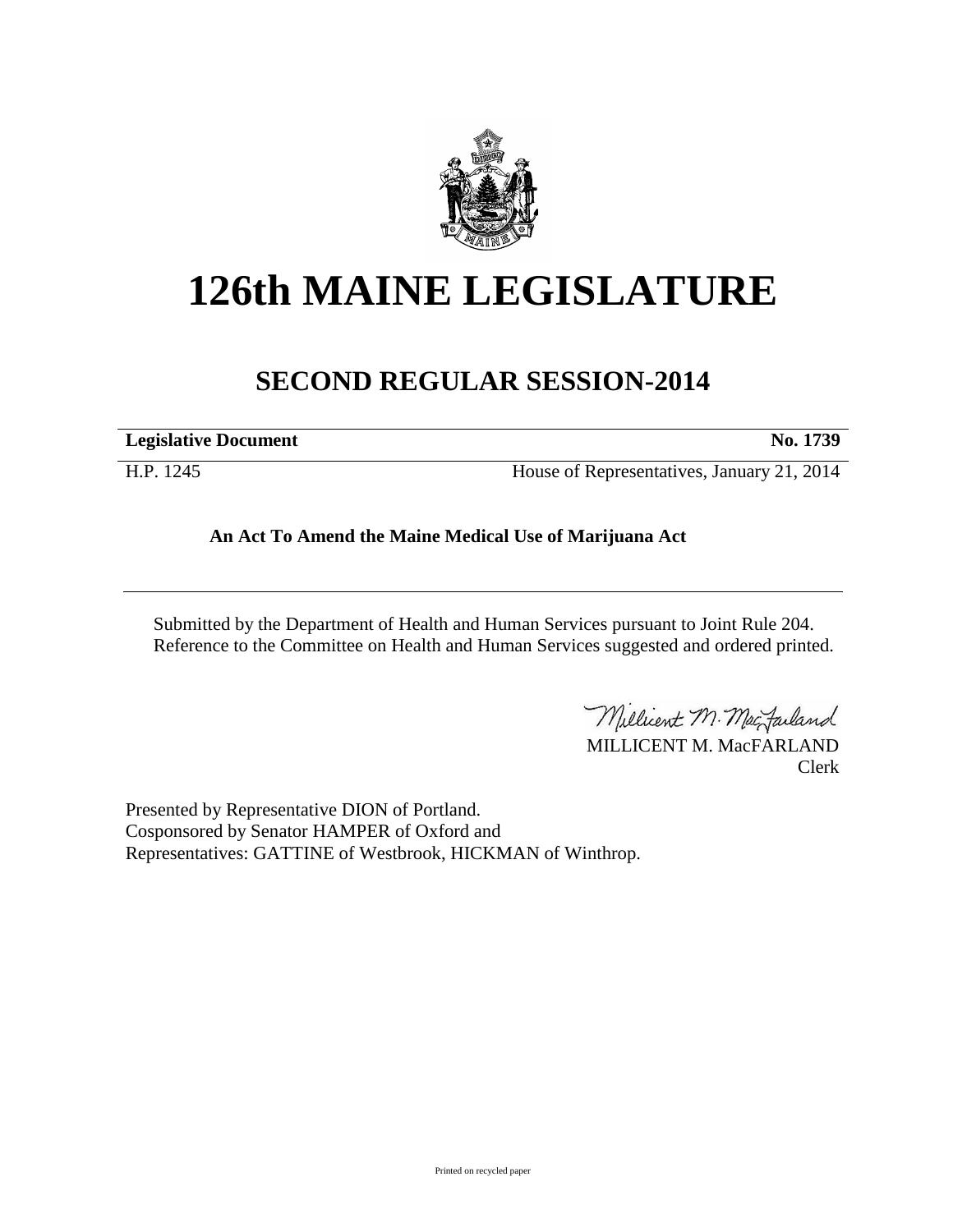**Be it enacted by the People of the State of Maine as follows: Sec. 1. 22 MRSA §2422, sub-§1-B** is enacted to read: **1-B. Certified nurse practitioner.** "Certified nurse practitioner" means a registered professional nurse licensed under Title 32, chapter 31 who has received postgraduate education designed to prepare the nurse for advanced practice registered nursing in a clinical specialty in nursing that has a defined scope of practice and who has been certified in the clinical specialty by a national certifying organization acceptable to the State Board of Nursing and who is a qualifying patient's primary care provider. **Sec. 2. 22 MRSA §2422, sub-§§4-C and 4-D** are enacted to read: **4-C. Kief.** "Kief" means the tetrahydrocannabinol crystals and hairs from cannabis plants that have been extracted by scraping or shaking or another method. **4-D. Medical provider.** "Medical provider" means a physician or a certified nurse practitioner. **Sec. 3. 22 MRSA §2422, sub-§9,** as amended by PL 2011, c. 407, Pt. B, §10, is further amended to read: **9. Qualifying patient.** "Qualifying patient" or "patient" means a person who has been diagnosed by a physician medical provider as having a debilitating medical condition and who possesses a valid written certification regarding medical use of marijuana in accordance with section 2423-B. **Sec. 4. 22 MRSA §2422, sub-§16,** as amended by PL 2011, c. 407, Pt. B, §15, is further amended to read: **16. Written certification.** "Written certification" means a document on tamper-23 resistant paper signed by a physician medical provider, that expires in within one year and that states that in the physician's medical provider's professional opinion a patient is likely to receive therapeutic or palliative benefit from the medical use of marijuana to treat or alleviate the patient's debilitating medical condition or symptoms associated with the debilitating medical condition. A written certification may be made only in the course of a bona fide physician-patient medical provider-patient relationship after the physician medical provider has completed a full assessment of the qualifying patient's medical history. **Sec. 5. 22 MRSA §2423-A, sub-§2, ¶C,** as enacted by PL 2009, c. 631, §21 and affected by §51, is amended to read: 33 C. Assist no more than a maximum of 5 patients at any one time with who have designated the primary caregiver to cultivate marijuana for their medical use of marijuana; **Sec. 6. 22 MRSA §2423-A, sub-§2, ¶G,** as amended by PL 2013, c. 371, §1; c. 393, §1 and c. 396, §5, is further amended to read: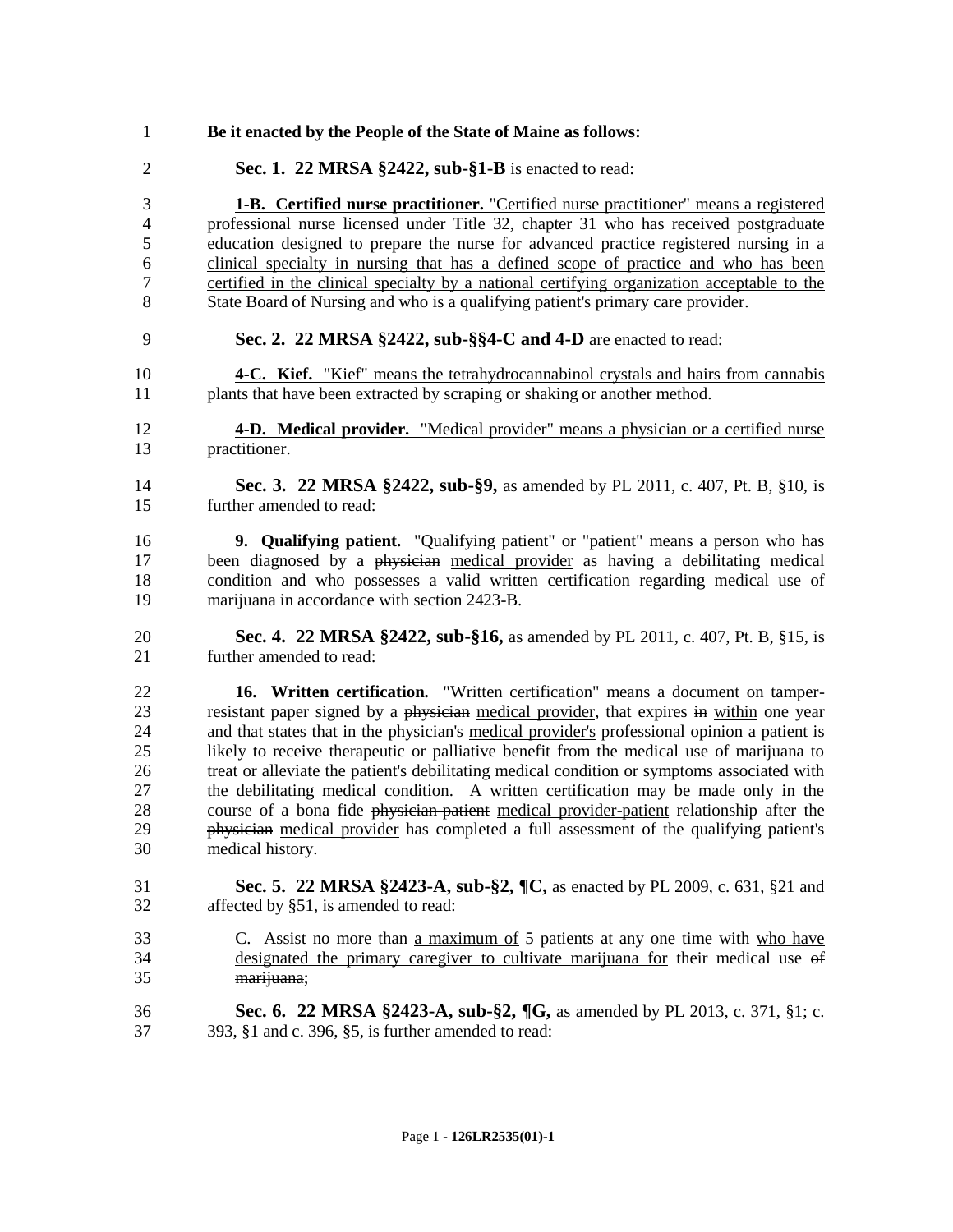G. Prepare food as defined in section 2152, subsection 4 containing marijuana, including tinctures of marijuana, for medical use by a qualifying patient pursuant to section 2152, subsection 4-A and section 2167;

 **Sec. 7. 22 MRSA §2423-A, sub-§2, ¶J,** as reallocated by RR 2013, c. 1, §39, is amended to read:

 J. Use a pesticide in the cultivation of marijuana if the pesticide is exempt from the federal registration requirements pursuant to 7 United States Code, Section 136w(b), is registered with the Department of Agriculture, Conservation and Forestry, Board of Pesticides Control pursuant to Title 7, section 607 and is used consistent with best management practices approved by the Commissioner of Agriculture, Conservation **and Forestry Health and Human Services.** A registered primary caregiver may not in the cultivation of marijuana use a pesticide exempt from the federal registration requirements and that is registered with the Board of Pesticides Control unless the registered primary caregiver or the registered primary caregiver's employee is certified in the application of the pesticide pursuant to section 1471-D and any employee who has direct contact with treated plants has completed safety training pursuant to 40 Code of Federal Regulations, Part Section 170.130. An employee of the registered primary caregiver who is not certified pursuant to section 1471-D and who is involved in the application of the pesticide or handling of the pesticide or equipment must first complete safety training described in 40 Code of Federal 21 Regulations, Part Section 170.230-; and

 **Sec. 8. 22 MRSA §2423-B,** as repealed and replaced by PL 2011, c. 407, Pt. B, §17, is amended to read:

### **§2423-B. Authorized conduct by a medical provider**

25 A physician medical provider may provide a written certification for the medical use of marijuana under this chapter and, after having done so, may otherwise state that in the physician's medical provider's professional opinion a qualifying patient is likely to receive therapeutic benefit from the medical use of marijuana to treat or alleviate the patient's debilitating medical condition.

 **1. Adult qualifying patient.** Prior to providing written certification for the medical 31 use of marijuana under this section, a physician medical provider shall inform an adult qualifying patient of the risks and benefits of the medical use of marijuana and that the patient may benefit from the medical use of marijuana.

 **2. Minor qualifying patient.** Prior to providing written certification for the medical use of marijuana by a minor qualifying patient under this section, a physician medical 36 provider, referred to in this subsection as "the treating physician medical provider," shall inform the minor qualifying patient and the parent or legal guardian of the patient of the risks and benefits of the medical use of marijuana and that the patient may benefit from the medical use of marijuana. Except with regard to a minor qualifying patient who is eligible for hospice care, prior to providing a written certification under this section, the 41 treating physician medical provider shall consult with a qualified physician, referred to in this paragraph as "the consulting physician," from a list of physicians who may be willing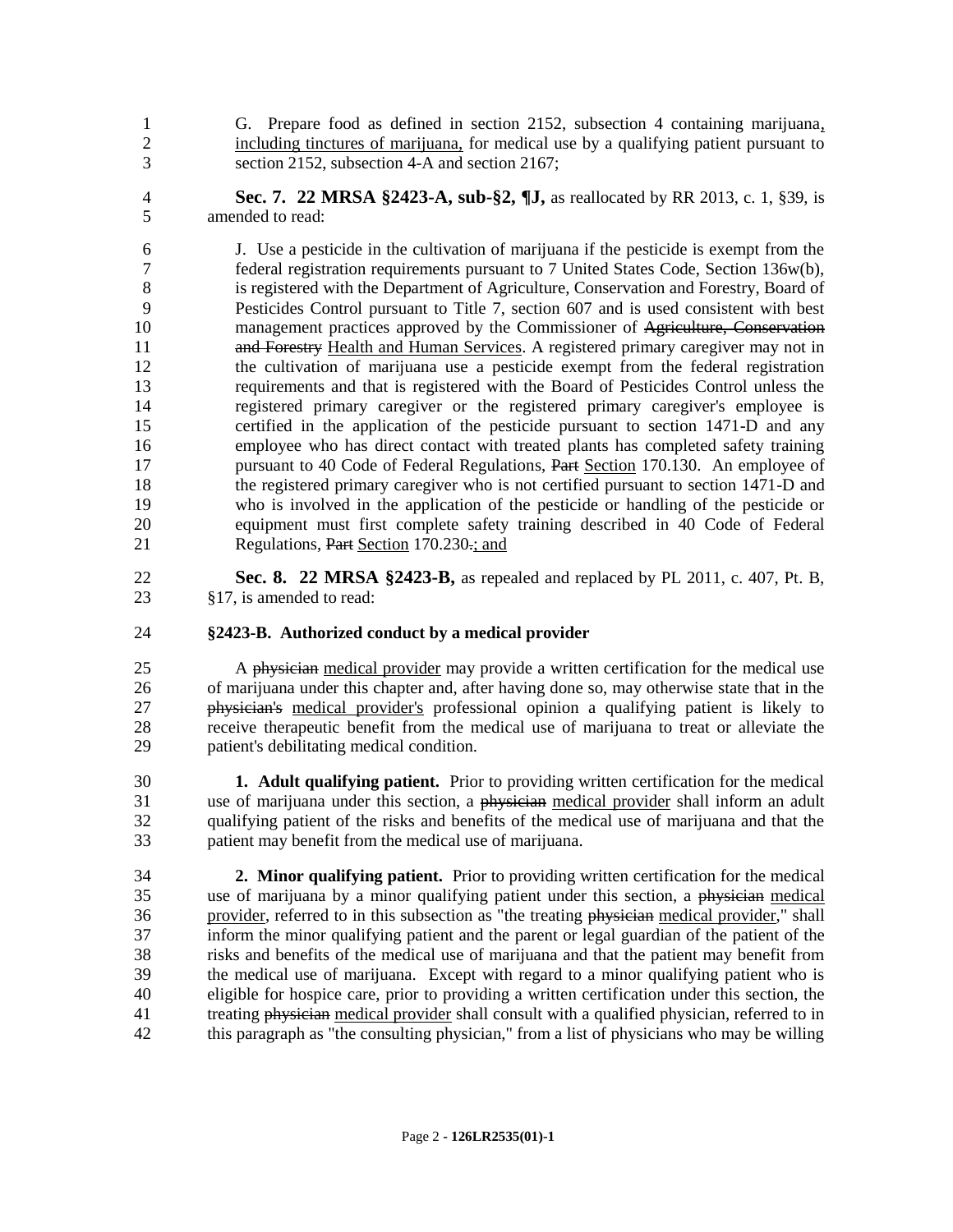to act as consulting physicians maintained by the department that is compiled by the department after consultation with statewide associations representing licensed medical 3 professionals. The consultation between the treating physician medical provider and the consulting physician may consist of examination of the patient or review of the patient's medical file. The consulting physician shall provide an advisory opinion to the treating physician medical provider and the parent or legal guardian of the minor qualifying patient concerning whether the patient is likely to receive therapeutic or palliative benefit from the medical use of marijuana to treat or alleviate the patient's debilitating medical condition. If the department or the consulting physician does not respond to a request by 10 a the treating physician medical provider within 10 days of receipt of the request, the treating physician medical provider may provide written certification for treatment without consultation with another a physician.

- **3. Expiration.** A written certification form for the medical use of marijuana under 14 this section expires within one year after issuance by the qualifying patient's physician medical provider.
- **4. Form; content.** A written certification under this section must be in the form required by rule adopted by the department and may not require a qualifying patient's physician medical provider to state the patient's specific medical condition.
- **5. Possible sanctions.** Nothing in this chapter prevents a professional licensing 20 board from sanctioning a physician medical provider for failing to properly evaluate or 21 treat a patient's medical condition or otherwise violating the applicable standard of care<br>22 for evaluating or treating medical conditions. for evaluating or treating medical conditions.
- **Sec. 9. 22 MRSA §2423-D,** as amended by PL 2011, c. 407, Pt. B, §19, is further amended to read:

### **§2423-D. Authorized conduct by a visiting qualifying patient**

 A qualifying patient who is visiting the State from another jurisdiction that authorizes the medical use of marijuana pursuant to a law recognized by the department who possesses a valid written certification as described in section 2423-B from the patient's treating physician medical provider and a valid medical marijuana certification from that other jurisdiction and photographic identification or a driver's license from that jurisdiction may engage in conduct authorized for a qualifying patient under this chapter.

- **Sec. 10. 22 MRSA §2425, sub-§1, ¶D,** as enacted by IB 2009, c. 1, §5, is amended to read:
- 34 D. Name, address and telephone number of the qualifying patient's physician medical provider;
- **Sec. 11. 22 MRSA §2425, sub-§2, ¶A,** as amended by PL 2009, c. 631, §29 and affected by §51, is further amended to read:
- 38 A. The qualifying patient's physician medical provider has explained the potential risks and benefits of the medical use of marijuana to the qualifying patient and to a parent, guardian or person having legal custody of the qualifying patient;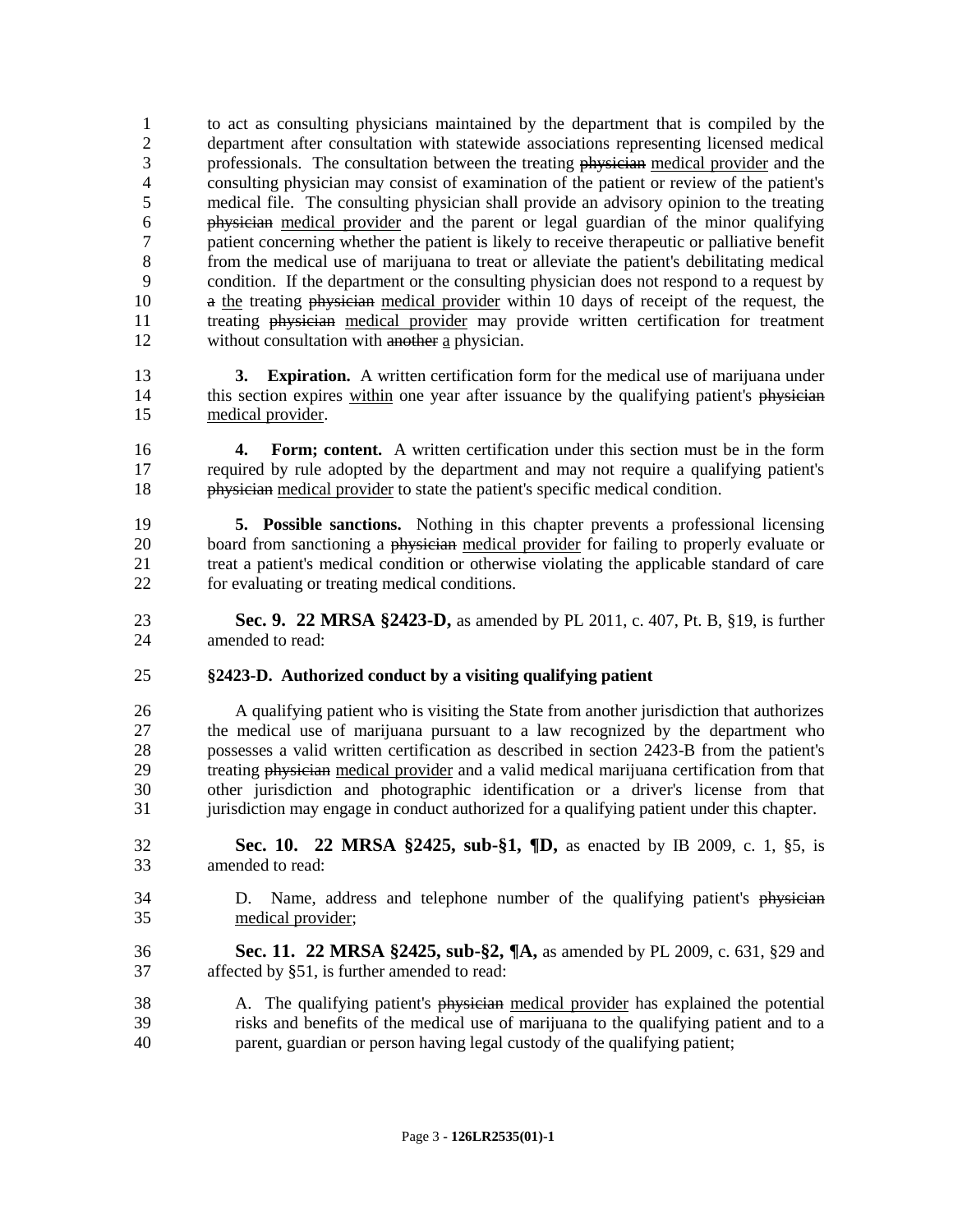**Sec. 12. 22 MRSA §2425, sub-§6, ¶B,** as enacted by IB 2009, c. 1, §5, is amended to read:

 B. A registered qualifying patient who fails to notify the department as required under paragraph A commits a civil violation for which a fine of not more than \$150 5 may be adjudged. If the registered qualifying patient's certifying physician medical provider notifies the department in writing that the registered qualifying patient has ceased to suffer from a debilitating medical condition, the registered qualifying patient's registry identification card becomes void upon notification by the department to the qualifying patient.

- **Sec. 13. 22 MRSA §2425, sub-§8,** as amended by PL 2011, c. 691, Pt. A, §22, is further amended to read:
- **8. Confidentiality.** This subsection governs confidentiality.
- A. Applications and supporting information submitted by qualifying patients and registered patients under this chapter, including information regarding their primary caregivers and physicians medical providers, are confidential.
- B. Applications and supporting information submitted by primary caregivers and physicians medical providers operating in compliance with this chapter are confidential.
- C. The department shall maintain a confidential list of the persons to whom the department has issued registry identification cards. Individual names and other identifying information on the list are confidential, exempt from the freedom of access laws, Title 1, chapter 13, and not subject to disclosure except as provided in this subsection and to authorized employees of the department as necessary to perform official duties of the department.
- D. The department shall verify to law enforcement personnel whether a registry identification card is valid without disclosing more information than is reasonably necessary to verify the authenticity of the registry identification card.
- F. Applications, supporting information and other information regarding a registered dispensary are not confidential except that information that is contained within dispensary information that identifies a qualifying patient, a registered patient, the registered patient's physician medical provider and the primary caregiver of the qualifying patient or registered patient is confidential.
- G. Records maintained by the department pursuant to this chapter that identify applicants for a registry identification card, registered patients, registered primary caregivers and registered patients' physicians medical providers are confidential and may not be disclosed except as provided in this subsection and as follows:
- (1) To department employees who are responsible for carrying out this chapter;
- (2) Pursuant to court order or subpoena issued by a court;
- (3) With written permission of the registered patient or the patient's guardian, if the patient is under guardianship, or a parent, if the patient has not attained 18 years of age;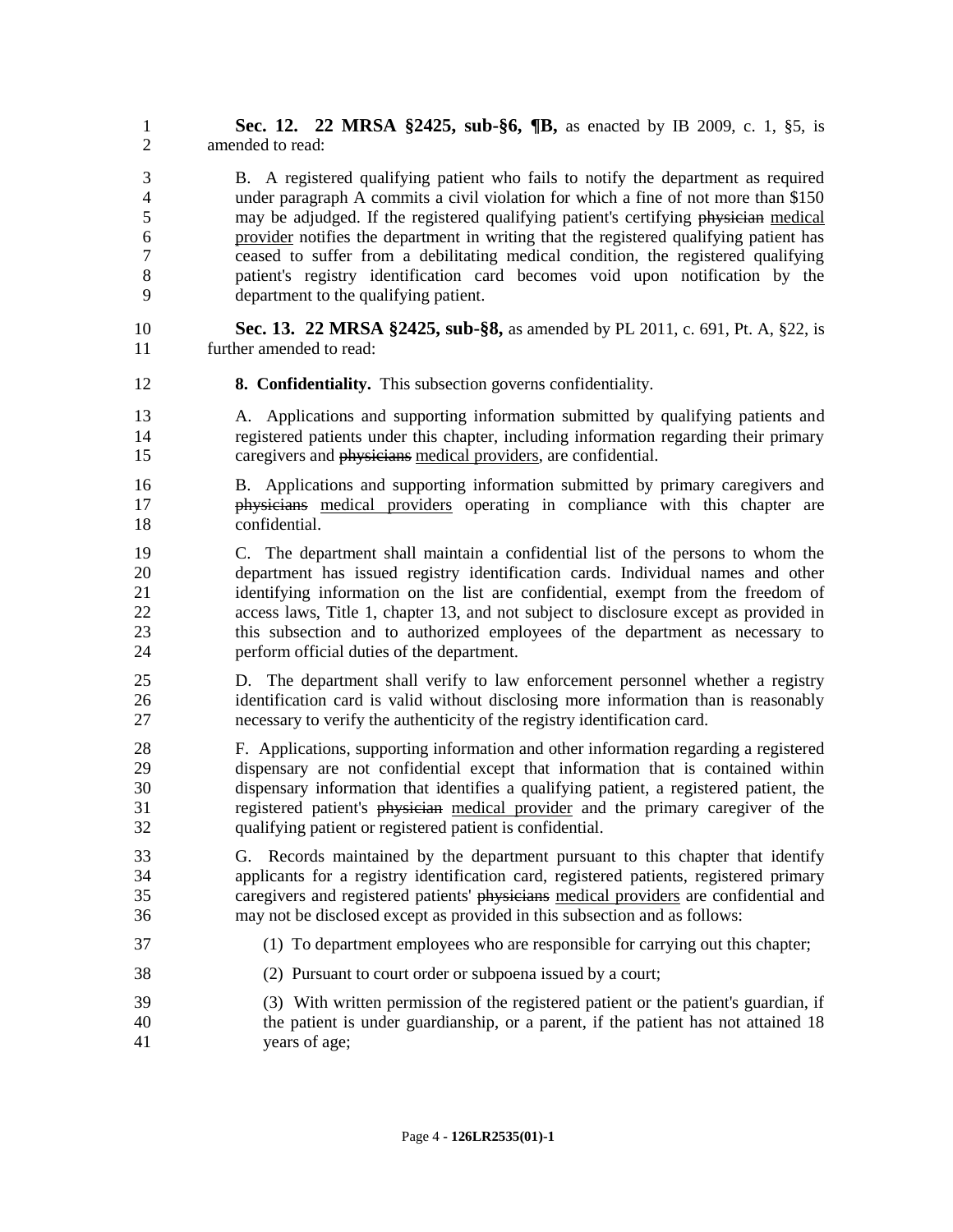| 1                        | (4) As permitted or required for the disclosure of health care information                                           |
|--------------------------|----------------------------------------------------------------------------------------------------------------------|
| $\overline{2}$           | pursuant to section 1711-C;                                                                                          |
| 3                        | (5) To a law enforcement official for verification purposes. The records may not                                     |
| $\overline{\mathcal{A}}$ | be disclosed further than necessary to achieve the limited goals of a specific                                       |
| 5                        | investigation; and                                                                                                   |
| 6                        | (6) To a registered patient's treating physician medical provider and to a                                           |
| $\overline{7}$           | registered patient's registered primary caregiver for the purpose of carrying out                                    |
| 8                        | this chapter.; and                                                                                                   |
| 9                        | (7) To the Department of Administrative and Financial Services, Maine Revenue                                        |
| 10                       | Services for taxation compliance purposes. The records may not be disclosed                                          |
| 11                       | further than necessary to achieve the needs of Maine Revenue Services.                                               |
| 12                       | H. This subsection does not prohibit a physician medical provider from notifying the                                 |
| 13                       | department if the physician medical provider acquires information indicating that a                                  |
| 14                       | registered patient or qualifying patient is no longer eligible to use marijuana for                                  |
| 15                       | medical purposes or that a registered patient or qualifying patient falsified                                        |
| 16                       | information that was the basis of the physician's medical provider's certification of                                |
| 17                       | eligibility for use.                                                                                                 |
| 18                       | I. The department may disclose to an agency of State Government designated by the                                    |
| 19                       | commissioner and employees of that agency any information necessary to produce                                       |
| 20                       | registry identification cards or manage the identification card program and may                                      |
| 21                       | disclose data for statistical or research purposes in such a manner that individuals                                 |
| 22                       | cannot be identified.                                                                                                |
| 23<br>24                 | A hearing concerning the revocation of a registry identification card under<br>J.<br>subsection 3-A is confidential. |
| 25                       | K. Except as otherwise provided in this subsection, a person who knowingly violates                                  |
| 26                       | the confidentiality of information protected under this chapter commits a civil                                      |
| 27                       | violation for which a fine of up to \$1,000 may be imposed. This paragraph does not                                  |
| 28                       | apply to a physician medical provider or staff of a hospice provider or nursing facility                             |
| 29                       | named as a primary caregiver or any other person directly associated with a physician                                |
| 30                       | medical provider or a hospice provider or nursing facility that provides services to a                               |
| 31                       | registered patient.                                                                                                  |
| 32                       | Sec. 14. 22 MRSA §2425, sub-§10, ¶E, as enacted by IB 2009, c. 1, §5, is                                             |
| 33                       | amended to read:                                                                                                     |
| 34                       | E. The number of physicians medical providers providing written certifications for                                   |
| 35                       | qualifying patients;                                                                                                 |
| 36                       | <b>Sec. 15. 22 MRSA §2426, sub-§1, <math>\P</math>D,</b> as amended by PL 2009, c. 631, §38 and                      |
| 37                       | affected by §51, is further amended to read:                                                                         |
| 38                       | D. Operate, navigate or be in actual physical control of any motor vehicle, aircraft,                                |
| 39                       | motorboat, snowmobile or all-terrain vehicle while under the influence of marijuana;                                 |
| 40                       | $\Theta$ f                                                                                                           |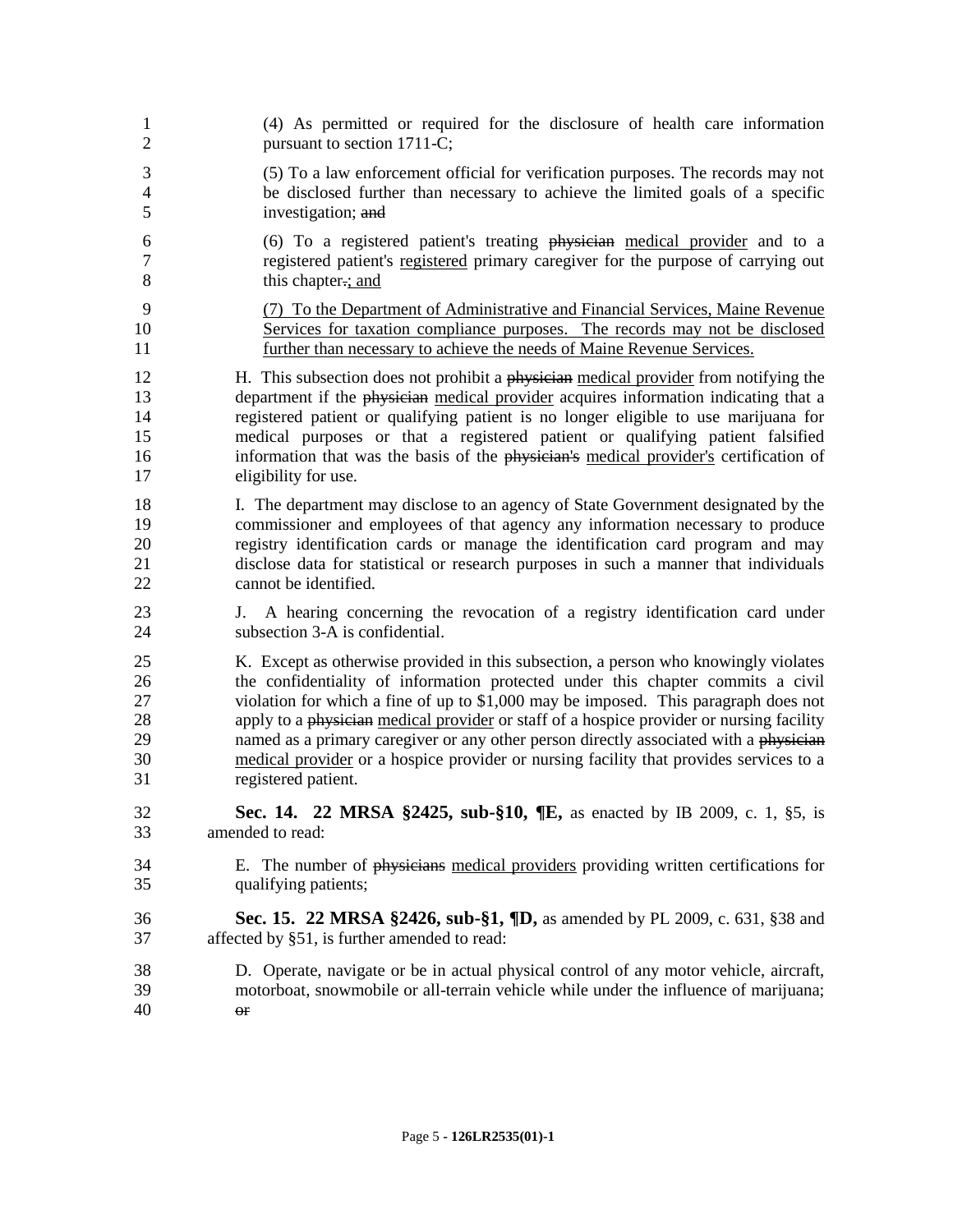- **Sec. 16. 22 MRSA §2426, sub-§1, ¶E,** as amended by PL 2011, c. 407, Pt. B, §30, is further amended to read:
- E. Use or possess marijuana if that person is not a qualifying patient, primary caregiver, registered dispensary or other person authorized to use or possess marijuana under this chapter.; or
- **Sec. 17. 22 MRSA §2426, sub-§1, ¶F** is enacted to read:
- F. Use, possess or sell kief.
- **Sec. 18. 22 MRSA §2428, sub-§6, ¶J,** as amended by PL 2011, c. 407, Pt. B, §32, is further amended to read:
- J. A dispensary that is required to obtain a license for the preparation of food pursuant to section 2167 shall obtain the license prior to preparing goods containing marijuana, including tinctures of marijuana, for medical use by a qualifying patient.
- **Sec. 19. 22 MRSA §2428, sub-§9, ¶G,** as enacted by PL 2013, c. 371, §4, is amended to read:
- G. A registered dispensary may not use a pesticide on marijuana except a pesticide that is exempt from the federal registration requirements pursuant to 7 United States Code, Section 136w(b), is registered with the Department of Agriculture, Conservation and Forestry, Board of Pesticides Control pursuant to Title 7, section 607 and is used consistent with best management practices approved by the 20 Commissioner of Agriculture, Conservation and Forestry Health and Human Services. A registered dispensary may not in the cultivation of marijuana use a pesticide exempt from federal registration requirements and registered with the Board of Pesticides Control unless at least one registered dispensary employee involved in the application of the pesticide is certified pursuant to section 1471-D and all other registered dispensary employees who have direct contact with treated plants have 26 completed safety training pursuant to 40 Code of Federal Regulations, Part Section 170.130. A registered dispensary employee who is not certified pursuant to section 1471-D and who is involved in the application of the pesticide or handling of the pesticide or equipment must first complete safety training described in 40 Code of Federal Regulations, Part Section 170.230.
- **Sec. 20. 22 MRSA §2430-A,** as enacted by PL 2009, c. 631, §46 and affected by §51, is repealed and the following enacted in its place:
- **§2430-A. Compliance**
- The department may take action necessary to ensure compliance with this chapter.
- **1. Laboratory testing; evidence collection.** The department may collect, possess, transport and perform laboratory testing on soil and marijuana plant samples and samples of products containing marijuana from registered primary caregivers and registered dispensaries to determine compliance with this chapter and for evidence purposes.